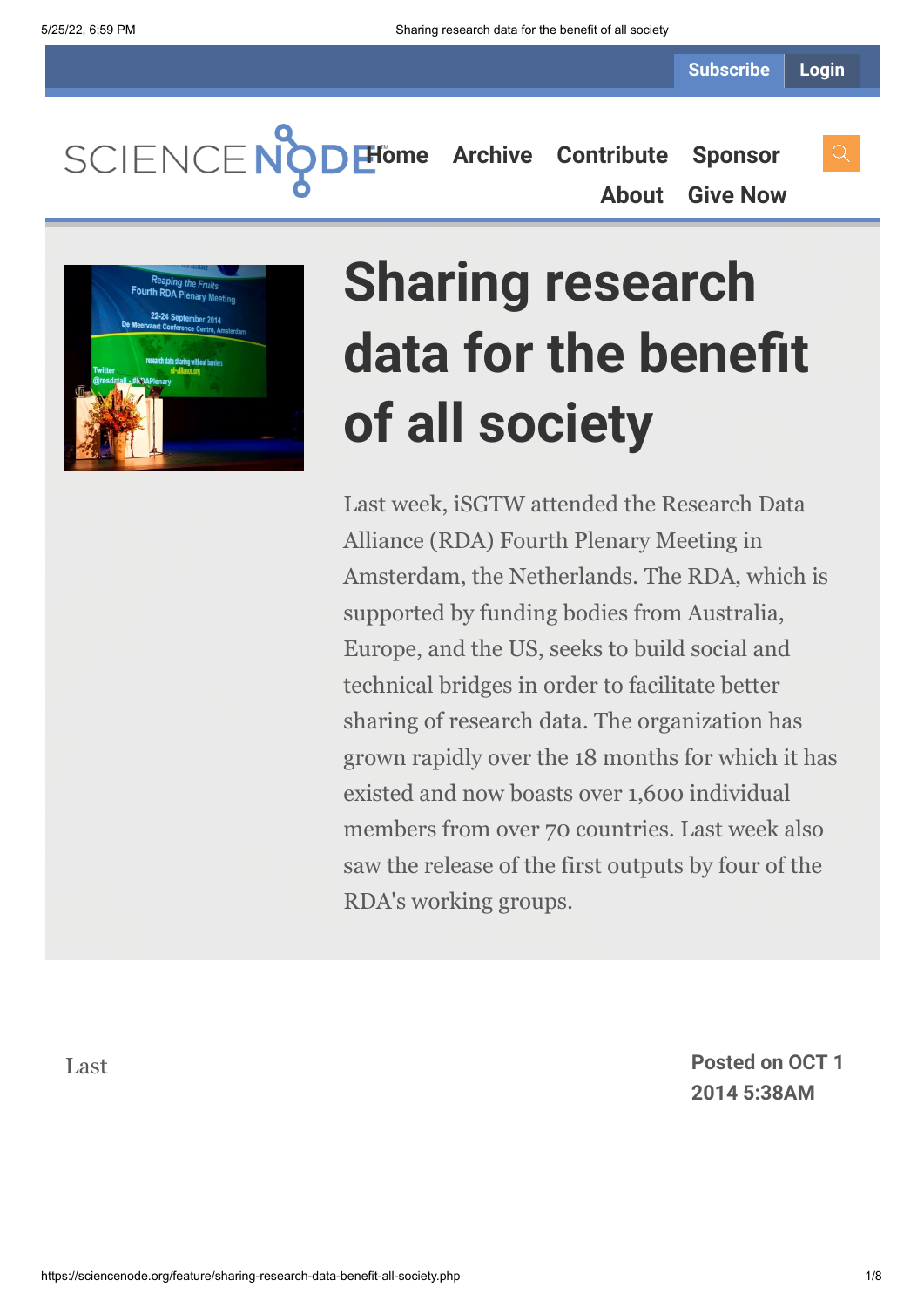5/25/22, 6:59 PM Sharing research data for the benefit of all society



*Click on the image above to access videos from the RDA Fourth Plenary Meeting. Image courtesy Inge Angevaare.*

week, *iSGTW* attended the Research Data Alliance [\(RDA\) Fourth Plenary Meeting in Amsterdam, the](https://rd-alliance.org/plenary-meetings/rda-fourth-plenary-meeting.html) Netherlands. [The RDA](https://rd-alliance.org/), which is supported by funding bodies from Australia, Europe, and the US, seeks to build social and technical bridges in order to facilitate better sharing of research data. The organization's motto is 'research data sharing without barriers'

The RDA has grown rapidly over the 18 months for which it has existed and now boasts over 2,400 individual members from over 90 countries. Last week also saw the release of the first outputs by [four of the RDA's working groups \(Data Foundation](https://www.rd-alliance.org/group/data-foundation-and-terminology-wg.html) [and Terminology, Data Type Registries, PID](https://www.rd-alliance.org/group/pid-information-types-wg.html) Information Types, [Practical Policy\)](https://rd-alliance.org/group/practical-policy-wg.html).

#### **Open minds open science**

[Neelie Kroes, vice-president of the European](http://ec.europa.eu/commission_2010-2014/kroes/) Commission (EC) responsible for the Digital Agenda, spoke via video at the event. She emphasized the importance of the RDA's work for



**[Andrew Purcell](https://sciencenode.org/author/andrew-purcell.php)** European editor

**Share this story**



**Tags**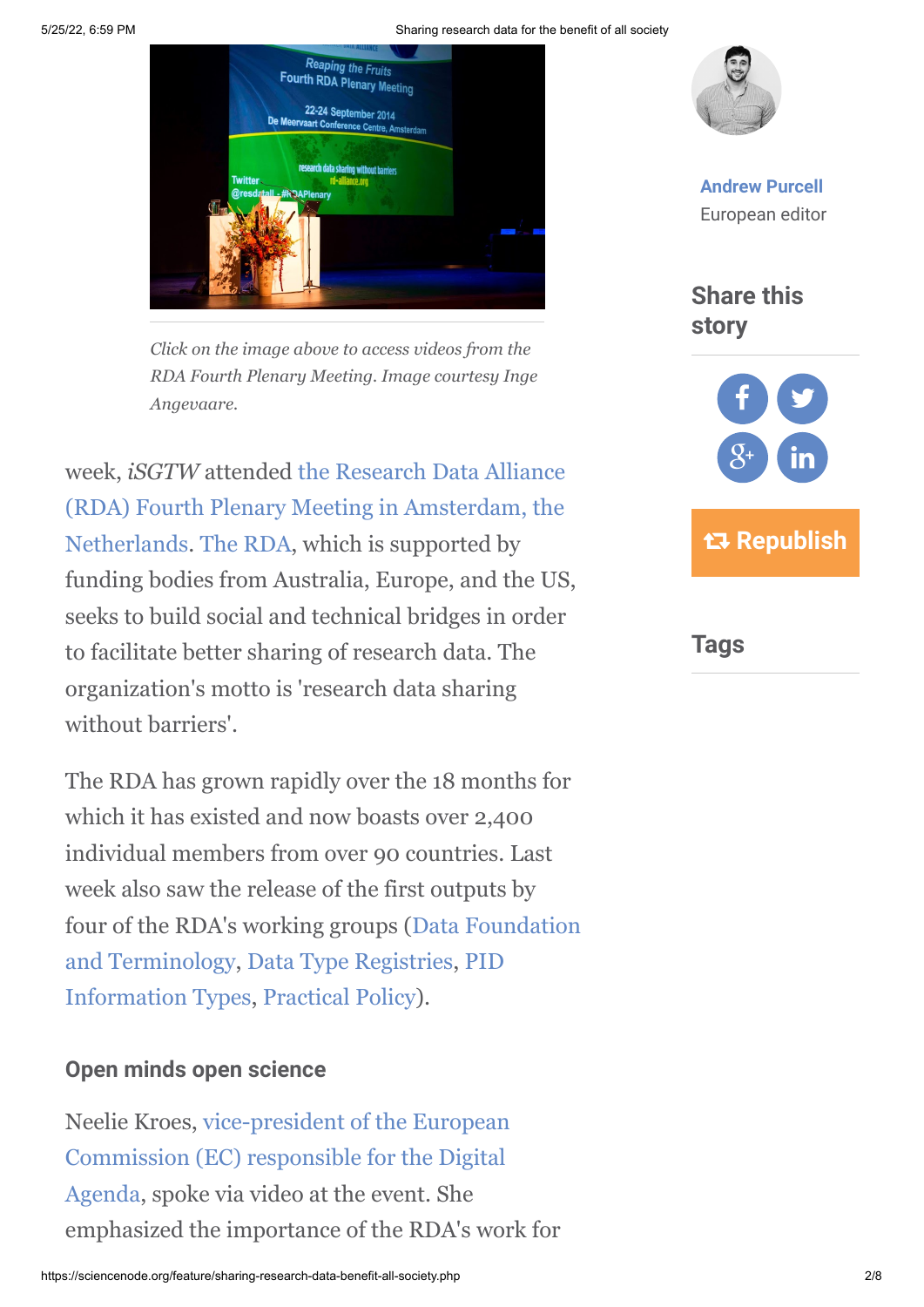the future of knowledge and research, saying "open science depends on open minds" and arguing that "openness is empowering researchers to choose how they communicate their findings." Kroes also gave her support to the bottom-up, communitydriven approach the RDA is taking to tackle the challenges related to data sharing, adding: "The RDA has grown beyond all expectations ... that is a fantastic achievement."



*A series of cartoons were created for the RDA Fourth Plenary Meeting. Click above to see more. Image courtesy Auke Herrema.*

Other representatives of the EC at the event [included Augusto Burgueño Arjona, head of the e](http://cordis.europa.eu/fp7/ict/e-infrastructure/contacts_en.html)[infrastructure unit within the EC's Directorate](http://ec.europa.eu/dgs/connect/en/content/dg-connect)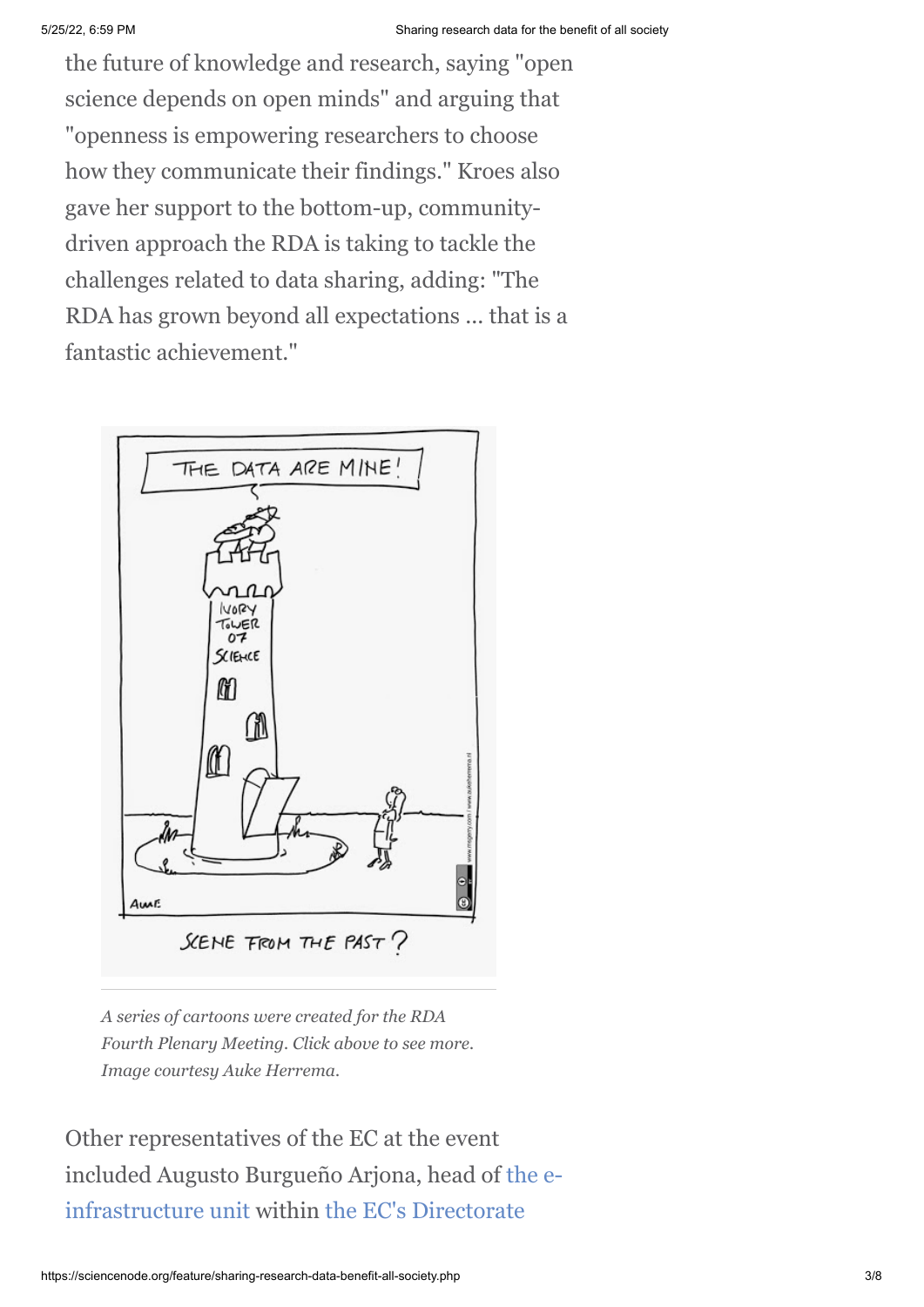[General for Communications Networks, Content,](http://ec.europa.eu/dgs/connect/en/content/dg-connect) and Technology (DG Connect), and Robert-Jan Smits, head of the EC's Directorate General for [Research and Innovation. Their comments echo](http://ec.europa.eu/research/index.cfm)ed those of Kroes on the importance the EC ascribes to research data sharing. "In recent years, the EU has stepped up its interest in data," says Smits. "The issue of data is now high on the political agenda ... we've called on all EU member states to define policies for open access to data generated by publicly funded research." However, while Smits acknowledged that policymakers and funding bodies have vital roles to play in helping the RDA achieve its goals, he also highlighted the key responsibilities of researchers themselves: "Scientists need to treat their data as they do their publications: with great care."

### **Enabling and encouraging researchers to share**

Christine Borgman, professor and presidential [chair in information studies at the University of](http://www.ucla.edu/) California, Los Angeles, US, gave an excellent keynote speech at last week's event. Borgman also spoke about her new book, '*Big Data, Little Data, No Data: Scholarship in the Networked World',* which is due for publication early next year, and discussed at length the complexity of real-world knowledge infrastructures. She argued that to enable the successful sharing of research data, scholars need to have all of the following in place: tools, services, skills, resources, incentives, repositories, governance models, provenance models, and data stewardship workforce.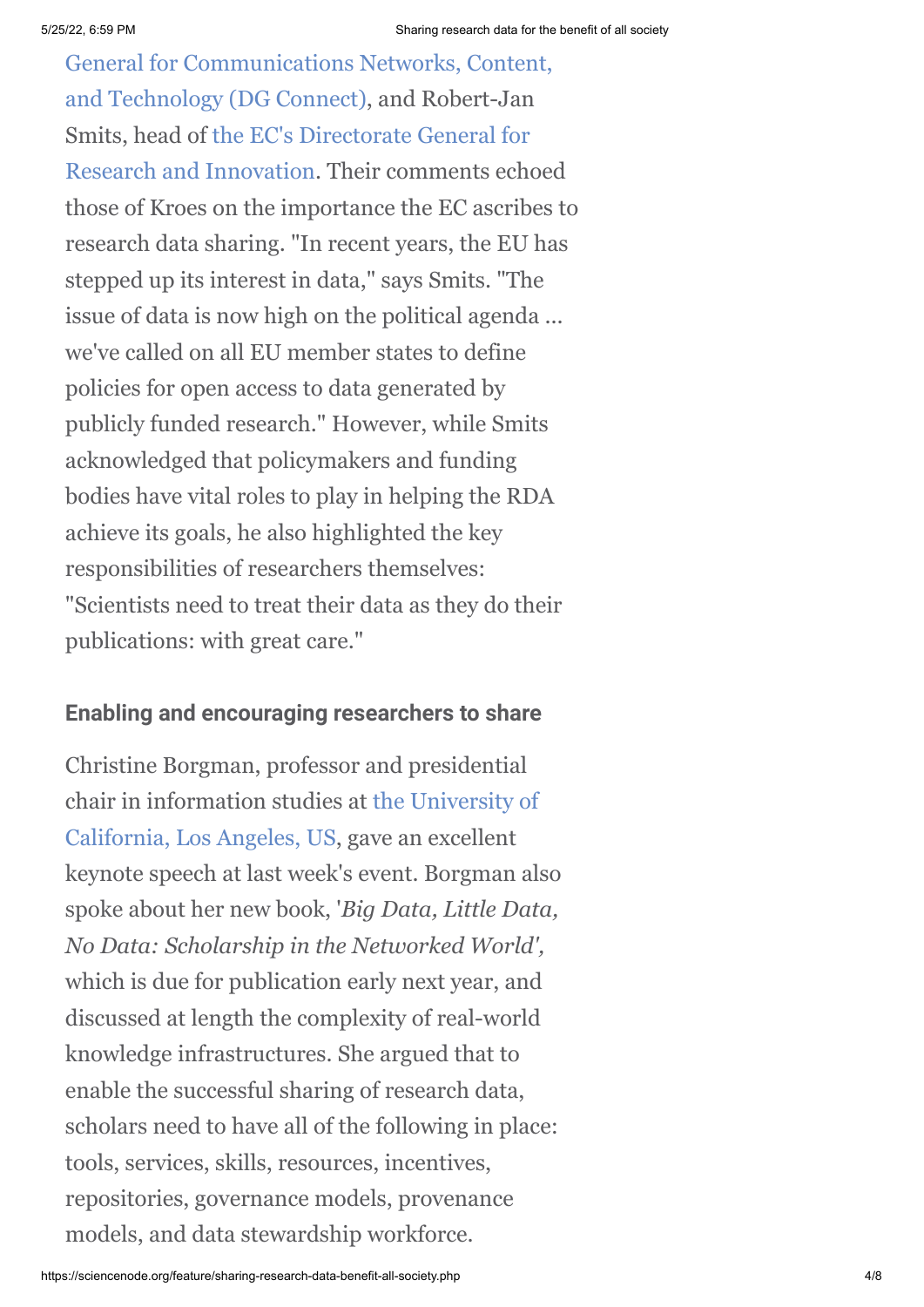Following Borgman's presentation, discussion [continued from the RDA Third Plenary Meeting in](http://www.isgtw.org/feature/deluge-data-dublin) Dublin, Ireland, on the nature of the incentives [used to encourage researchers to share their data in](http://www.isgtw.org/visualization/discussing-challenges-data-policy-rda) an appropriate and accessible manner. Most participants in this discussion agreed that both positive 'carrots' and negative 'sticks' have a role to play in bringing about the necessary behavioral and cultural changes. While Borgman agreed with this general consensus view, she also cautioned that overreliance on 'sticks' may risk encouraging researchers to follow the letter, but not necessarily the spirit, of the law and thus only do the bare minimum required of them to share their data. Borgman argues for a much improved system of rewards for researchers who share their data, which was an argument also made by Barend Mons in his keynote speech at the event.

## **Zenodo**

During his speech, Robert-Jan Smits cited the [recent launch of the Zenodo repository through the](http://www.openaire.eu/en/component/content/article/326-openaireplus-press-release) OpenAIREplus project as an excellent example of EC-funded work aimed at facilitating research data [sharing. Zenodo, which is hosted at the European](http://www.cern.ch/) Organization for Nuclear Research (CERN), enables researchers to share publications and supporting data more easily, thus facilitating open collaboration. The repository has been designed to help researchers based at institutions of all sizes to share results in a wide variety of formats across all fields of science. Read more about Zenodo in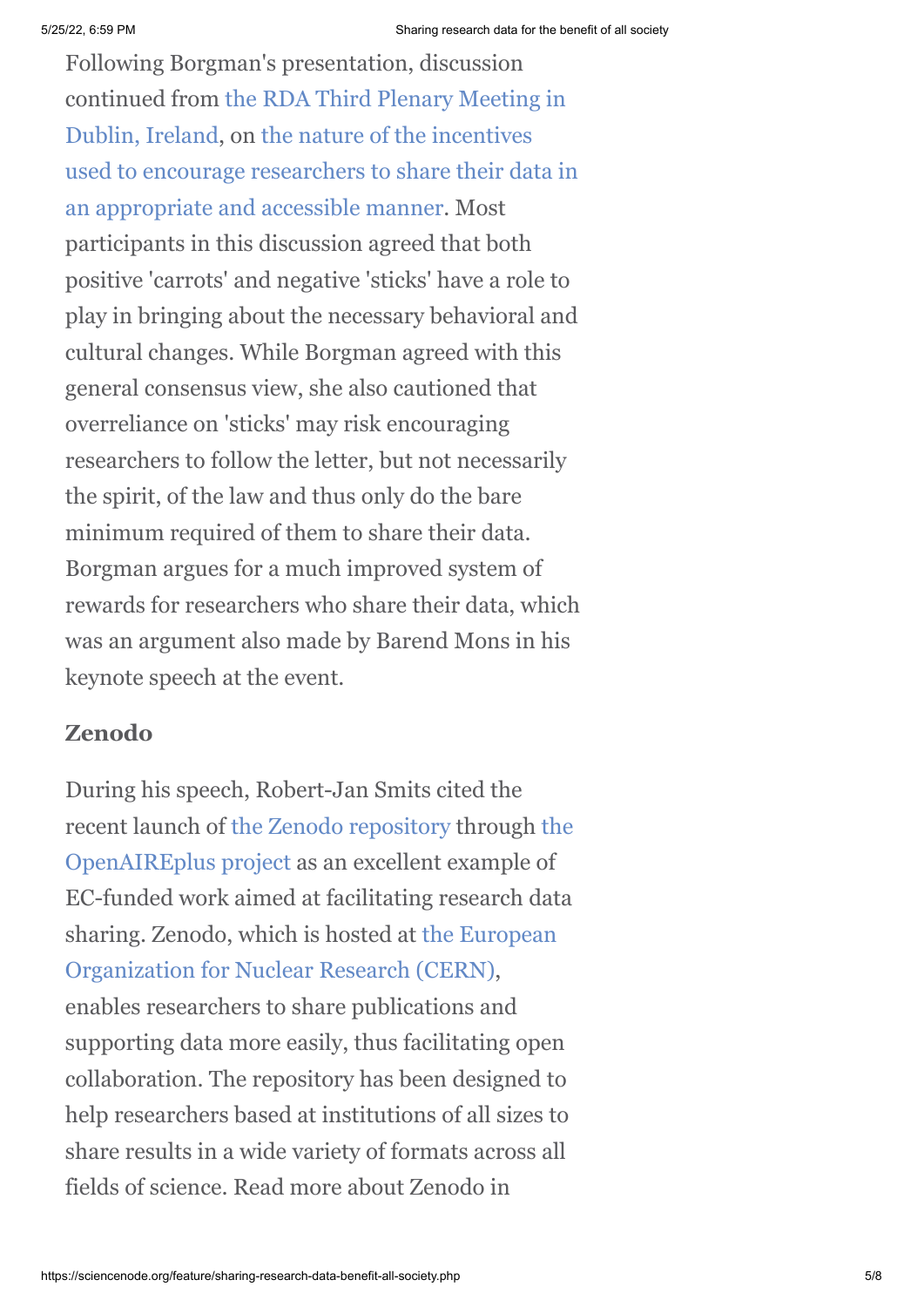*iSGTW*'s feature article: '*CERN and OpenAIREplus [launch new European research repository](http://www.isgtw.org/feature/cern-and-openaireplus-launch-new-european-research-repository)*'.

### **Play FAIR with your data**

Mons is an associate professor in biosemantics at [the Erasmus Medical Centre, University of](http://www.erasmusmc.nl/?lang=en) [Rotterdam, and at the Leiden University Medical](https://www.lumc.nl/home/?setlanguage=English&setcountry=en) Centre, both in the Netherlands. Since 2010, he has [also served as a scientific director of the](http://www.nbic.nl/) Netherlands Bioinformatics Centre. Mons contends that 90% of the challenges associated with data sharing are social, rather than technical, and goes so far as to say that the technical issues have all - at least almost - been solved. During his talk, he cited [research published in the journal](http://www.cell.com/current-biology/abstract/S0960-9822(13)01400-0) *Current Biology* showing that as time passes following the publication of a scientific article, the likelihood of the raw data associated with this article being available for reuse drops dramatically.

Research data, says Mons, needs to be 'FAIR', meaning that it must be 'findable', 'accessible', 'interoperable', and 'reusable'. He also argues for a major shift in how researchers think about their own data: Instead of datasets being considered as 'supplementary information' related to a given academic paper, Mons believes that the datasets researchers produce should themselves - along with nanopublications, each consisting of individual scientific assertions made on the basis of this data be considered the primary output of research, with narrative papers regarded as 'supplementary documents' describing this data.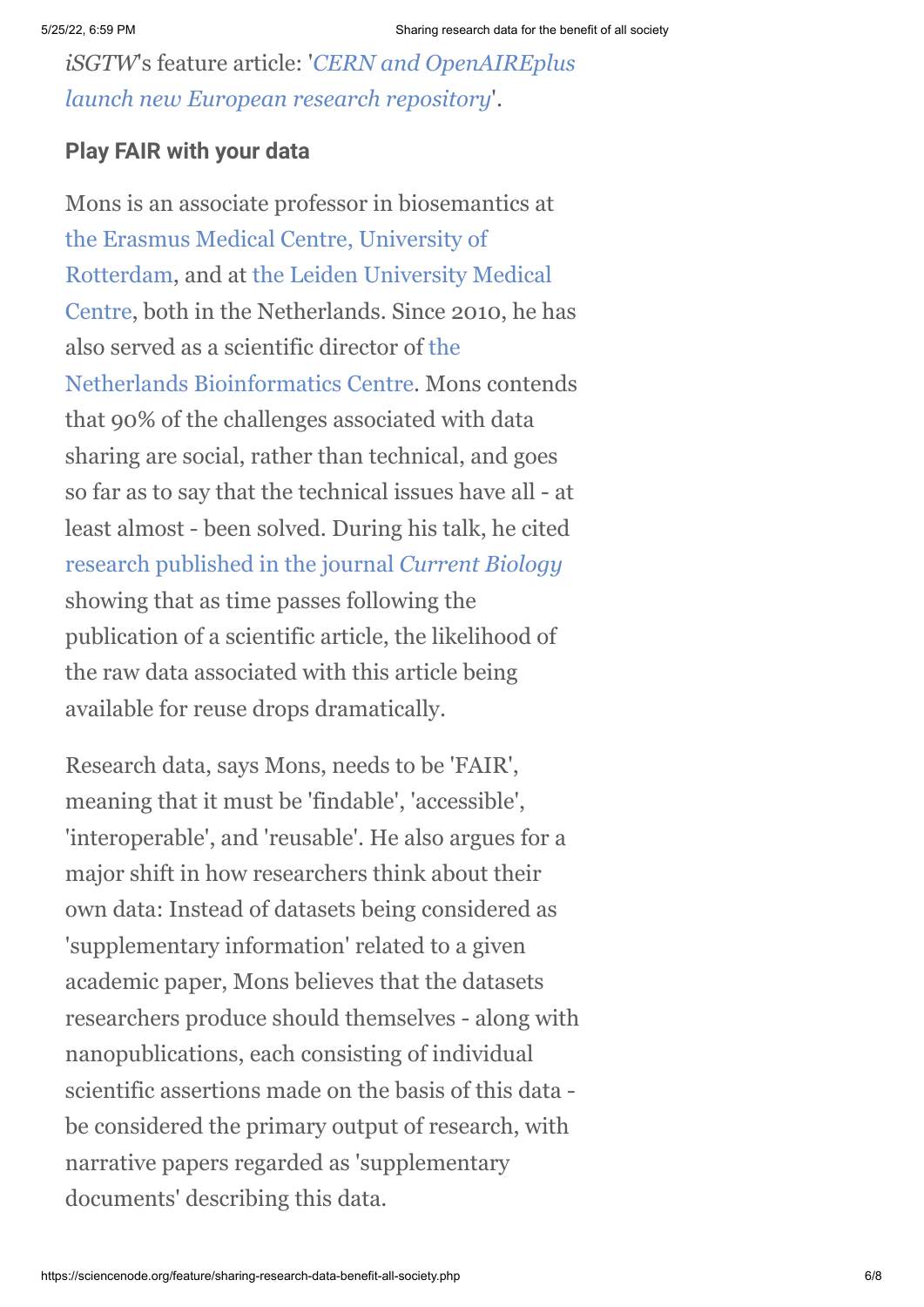Throughout his presentation, Mons argued passionately in favour of professional data publishing, pointing out that researchers aren't expected to publish their own papers, so why should we expect them to do this with data? "If data is as valuable as we've all heard, why isn't there an industry? If, [as Neelie Kroes says,](http://europa.eu/rapid/press-release_SPEECH-12-149_en.htm) data is the new oil, why don't we have pipelines? Why don't we have a market for all this?"